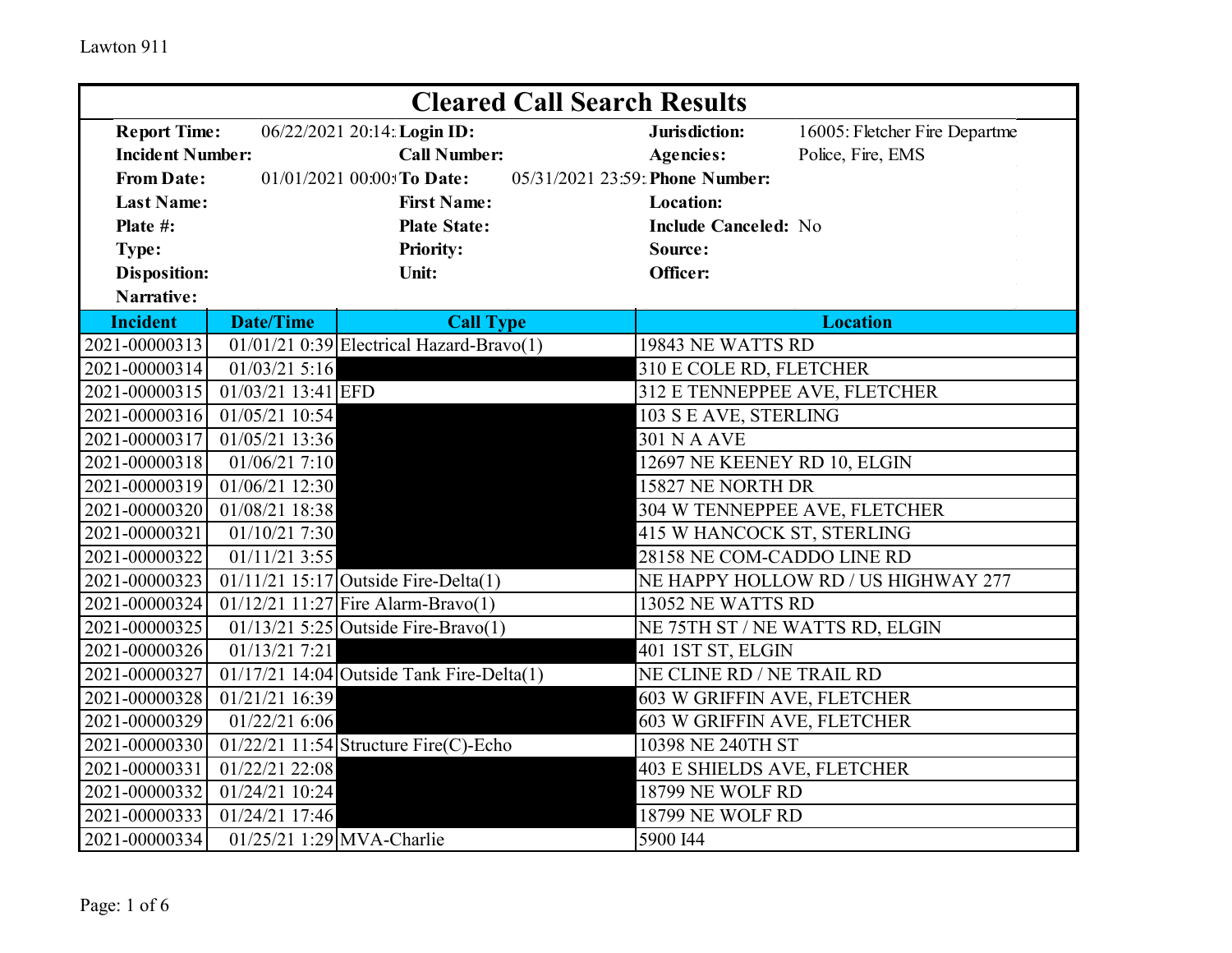| <b>Cleared Call Search Results</b>              |                          |                                                                  |                                    |                                              |
|-------------------------------------------------|--------------------------|------------------------------------------------------------------|------------------------------------|----------------------------------------------|
| <b>Report Time:</b>                             |                          | 06/22/2021 20:14: Login ID:                                      | Jurisdiction:                      | 16005: Fletcher Fire Departme                |
| <b>Incident Number:</b>                         |                          | <b>Call Number:</b>                                              | <b>Agencies:</b>                   | Police, Fire, EMS                            |
| <b>From Date:</b><br>01/01/2021 00:00: To Date: |                          |                                                                  | 05/31/2021 23:59: Phone Number:    |                                              |
| <b>Last Name:</b>                               |                          | <b>First Name:</b>                                               | <b>Location:</b>                   |                                              |
| Plate #:                                        |                          | <b>Plate State:</b>                                              | <b>Include Canceled: No</b>        |                                              |
| Type:                                           |                          | <b>Priority:</b>                                                 | Source:                            |                                              |
| <b>Disposition:</b>                             |                          | Unit:                                                            | Officer:                           |                                              |
| Narrative:                                      |                          |                                                                  |                                    |                                              |
| <b>Incident</b>                                 | <b>Date/Time</b>         | <b>Call Type</b>                                                 |                                    | <b>Location</b>                              |
| 2021-00000335                                   | 01/26/21 23:56           |                                                                  | <b>18799 NE WOLF RD</b>            |                                              |
| 2021-00000336                                   | 01/27/216:11             |                                                                  |                                    | LAT: 34.8101; LON: -98.2489, COMANCHE COUNTY |
| 2021-00000337                                   | 01/27/21 11:07 BOLO      |                                                                  | 415 US HIGHWAY 277 LOT F, FLETCHER |                                              |
| 2021-00000338                                   |                          | 01/31/21 1:21 Suspicious/Wanted-Charlie                          | <b>15469 NE KING RD</b>            |                                              |
| 2021-00000339                                   | 01/31/213:20             |                                                                  | 17321 NE 120TH ST                  |                                              |
| 2021-00000340                                   |                          | $02/01/21$ 11:39 Outside Fire-Bravo(1)                           | S WEST DR / W SOUTH DR, FLETCHER   |                                              |
| 2021-00000341                                   | 02/01/21 22:05           |                                                                  | 423 E JAMES ST, STERLING           |                                              |
| 2021-00000342                                   | 02/04/21 11:54           |                                                                  | 304 E COLE RD, FLETCHER            |                                              |
| 2021-00000343                                   |                          | $02/05/21$ 13:11 Wildland/Brush Fire-Charlie(1)                  | STATE HIGHWAY 7 / SE 165TH ST      |                                              |
| 2021-00000344                                   | 02/05/21 13:55           |                                                                  | 7457 US277                         |                                              |
| 2021-00000345                                   | 02/06/21 22:02           |                                                                  | 406 E COLE RD, FLETCHER            |                                              |
| 2021-00000346                                   | 02/08/21 15:37 Signal 76 |                                                                  | US HIGHWAY 277 / NE WATTS RD       |                                              |
| 2021-00000347                                   |                          | $02/08/21$ 20:24 Animal-Charlie                                  | 126 NE COTTONWOOD DR               |                                              |
| 2021-00000348                                   | 02/10/21 22:38           |                                                                  | 209 W SOUTH DR, FLETCHER           |                                              |
| 2021-00000349                                   |                          | 02/13/21 17:55 Outside Fire-Delta(1)<br>NE 135TH ST / NE KING RD |                                    |                                              |
| 2021-00000350                                   |                          | 02/14/21 14:28 Structure Fire(C)-Delta                           | 208 K ST, ELGIN                    |                                              |
| 2021-00000351                                   | 02/16/21 0:24            |                                                                  | 209 W SOUTH DR, FLETCHER           |                                              |
| 2021-00000352                                   | $02/16/21$ 3:05 AA       |                                                                  | 500 N EAST DR, FLETCHER            |                                              |
| 2021-00000353                                   | 02/16/21 9:28            |                                                                  | 503 W GRIFFIN AVE, FLETCHER        |                                              |
| 2021-00000354                                   |                          | $02/16/21$ 10:56 Service Call-Alpha                              | 103 N SELBY ST, FLETCHER           |                                              |
| 2021-00000355                                   | 02/16/21 13:43           |                                                                  | 500 N EAST DR, FLETCHER            |                                              |
| 2021-00000356                                   | 02/17/21 7:42            |                                                                  |                                    | 213 W HORNADAY AVE, FLETCHER                 |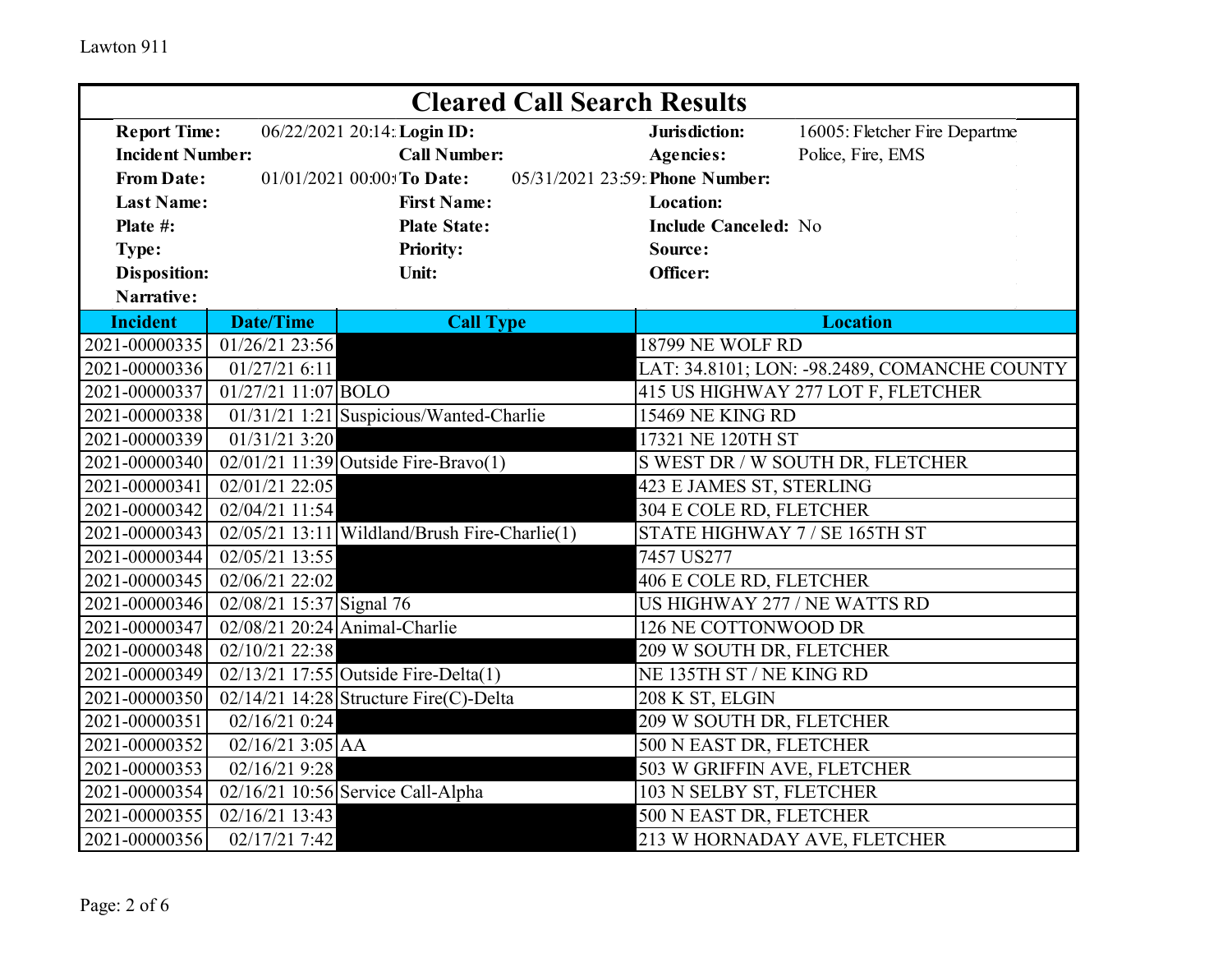| <b>Cleared Call Search Results</b>                                                 |                                                       |                                                 |                                |                                       |  |  |
|------------------------------------------------------------------------------------|-------------------------------------------------------|-------------------------------------------------|--------------------------------|---------------------------------------|--|--|
| <b>Report Time:</b><br>06/22/2021 20:14: Login ID:                                 |                                                       | Jurisdiction:                                   | 16005: Fletcher Fire Departme  |                                       |  |  |
| <b>Incident Number:</b>                                                            |                                                       | <b>Call Number:</b>                             | <b>Agencies:</b>               | Police, Fire, EMS                     |  |  |
| 05/31/2021 23:59: Phone Number:<br><b>From Date:</b><br>01/01/2021 00:00: To Date: |                                                       |                                                 |                                |                                       |  |  |
| <b>Last Name:</b>                                                                  |                                                       | <b>First Name:</b>                              | <b>Location:</b>               |                                       |  |  |
| Plate #:                                                                           |                                                       | <b>Plate State:</b>                             | <b>Include Canceled: No</b>    |                                       |  |  |
| Type:                                                                              |                                                       | <b>Priority:</b>                                | Source:                        |                                       |  |  |
| <b>Disposition:</b>                                                                |                                                       | Unit:                                           | Officer:                       |                                       |  |  |
| Narrative:                                                                         |                                                       |                                                 |                                |                                       |  |  |
| <b>Incident</b>                                                                    | <b>Date/Time</b>                                      | <b>Call Type</b>                                |                                | <b>Location</b>                       |  |  |
| 2021-00000357                                                                      | 02/21/21 5:19                                         |                                                 | 15130 NE 165TH ST              |                                       |  |  |
| 2021-00000358                                                                      | 02/23/21 21:04                                        |                                                 | 609 N MARTIN ST, FLETCHER      |                                       |  |  |
| 2021-00000359                                                                      |                                                       | $02/23/21$ 23:08 Structure Fire(C)-Delta        | 16850 NE 135TH ST              |                                       |  |  |
| 2021-00000360                                                                      | 02/24/21 0:49                                         |                                                 | 500 S EAST DR 22, FLETCHER     |                                       |  |  |
| 2021-00000361                                                                      | 02/25/21 13:45                                        |                                                 | 406 E COLE RD, FLETCHER        |                                       |  |  |
| 2021-00000362                                                                      | 02/27/21 8:59                                         |                                                 | 205 W GRIFFIN AVE, FLETCHER    |                                       |  |  |
| 2021-00000363                                                                      | 03/01/21 20:29                                        |                                                 | 403 S EAST DR, FLETCHER        |                                       |  |  |
| 2021-00000364                                                                      |                                                       | $03/03/21$ 7:31 Wildland/Brush Fire-Omega $(1)$ |                                | NW 267TH ST / STATE HIGHWAY 49        |  |  |
| 2021-00000365                                                                      | $\overline{03/03/21}$ 7:59 Fuel Spill/Odor-Charlie(1) |                                                 | 7740 US 277, ELGIN             |                                       |  |  |
| 2021-00000366                                                                      | 03/03/21 9:33 EFD<br>NE NORTH DR / NE 180TH ST        |                                                 |                                |                                       |  |  |
| 2021-00000367                                                                      | 03/03/21 14:40                                        |                                                 | 500 S EAST DR APT 24, FLETCHER |                                       |  |  |
| 2021-00000368                                                                      |                                                       | 03/04/21 15:28 Service Call-Alpha               | 490 HARNED RD                  |                                       |  |  |
| 2021-00000369                                                                      |                                                       | 03/06/21 1:11 Structure Fire(C)-Delta           | 299 NE PRAIRIE VIEW DR, ELGIN  |                                       |  |  |
| 2021-00000370                                                                      |                                                       | $03/06/21$ 15:59 Outside Fire-Delta(1)          | <b>17667 NE KING RD</b>        |                                       |  |  |
| 2021-00000371                                                                      | 03/06/21 16:16                                        |                                                 | 209 W SOUTH DR, FLETCHER       |                                       |  |  |
| 2021-00000372                                                                      | 03/08/21 13:48                                        |                                                 | 209 W SOUTH DR, FLETCHER       |                                       |  |  |
| 2021-00000373                                                                      | 03/08/21 20:40 AA                                     |                                                 | 2648 NE JAKE DUNN RD           |                                       |  |  |
| 2021-00000374                                                                      | 03/09/21 18:08                                        |                                                 | <b>18799 NE WOLF RD</b>        |                                       |  |  |
| 2021-00000375                                                                      |                                                       | $03/09/21$ 18:16 Electrical Hazard-Bravo(1)     | 14740 NE NORTH DR              |                                       |  |  |
| 2021-00000376                                                                      |                                                       | $03/10/21$ 16:53 Public Service-Charlie         | 213 W HORNADAY AVE, FLETCHER   |                                       |  |  |
| 2021-00000377                                                                      | 03/10/21 18:16 OF                                     |                                                 | NE 150TH ST / NE KING RD       |                                       |  |  |
| 2021-00000378                                                                      | 03/13/21 7:08                                         |                                                 |                                | 407 US HIGHWAY 277 Room 122, FLETCHER |  |  |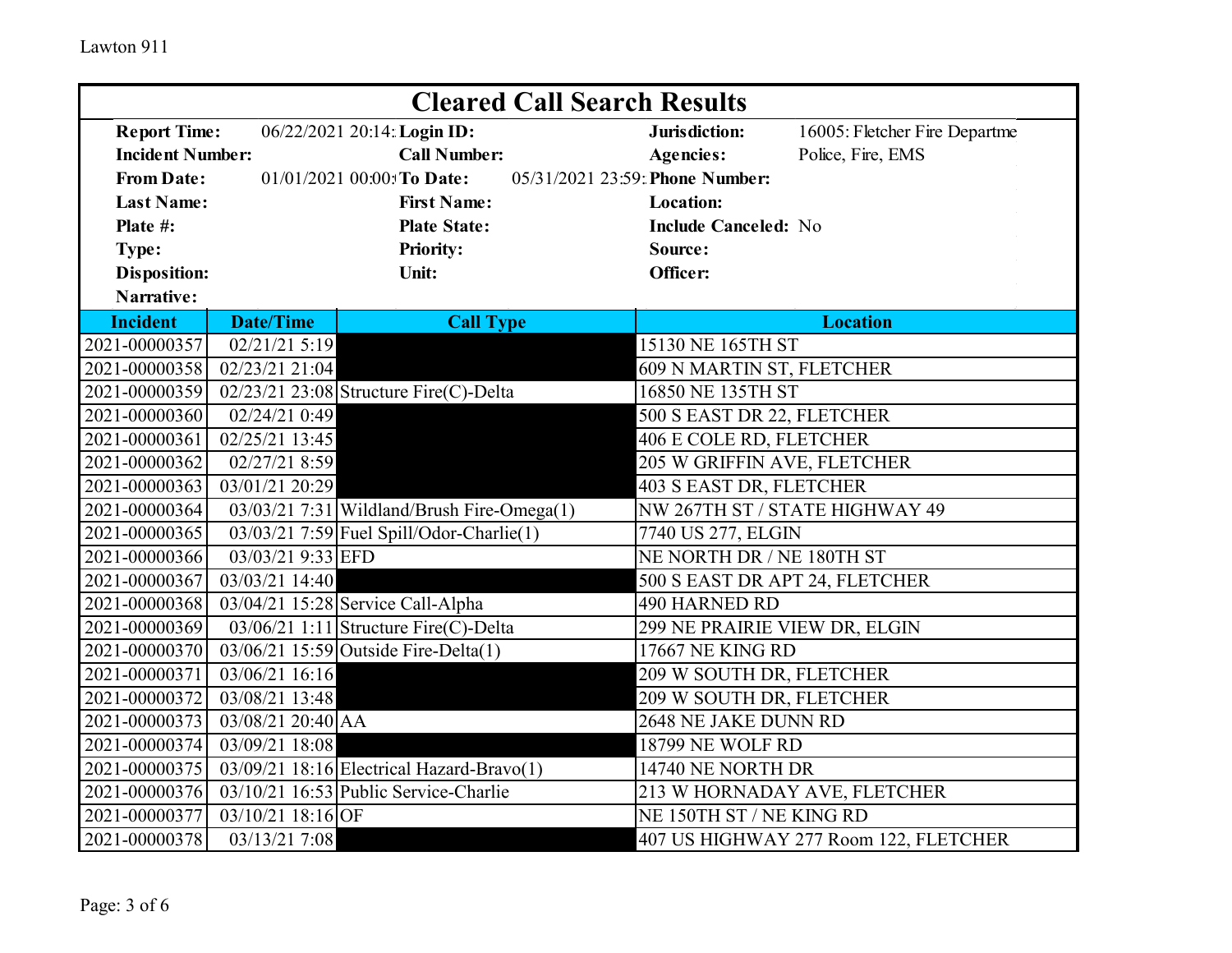| <b>Cleared Call Search Results</b>                                                 |                          |                                                    |                               |                                              |  |
|------------------------------------------------------------------------------------|--------------------------|----------------------------------------------------|-------------------------------|----------------------------------------------|--|
| <b>Report Time:</b><br>06/22/2021 20:14: Login ID:                                 |                          | Jurisdiction:                                      | 16005: Fletcher Fire Departme |                                              |  |
| <b>Incident Number:</b>                                                            |                          | <b>Call Number:</b>                                | <b>Agencies:</b>              | Police, Fire, EMS                            |  |
| 05/31/2021 23:59: Phone Number:<br><b>From Date:</b><br>01/01/2021 00:00: To Date: |                          |                                                    |                               |                                              |  |
| <b>Last Name:</b>                                                                  |                          | <b>First Name:</b>                                 | <b>Location:</b>              |                                              |  |
| Plate #:                                                                           |                          | <b>Plate State:</b>                                | <b>Include Canceled: No</b>   |                                              |  |
| Type:                                                                              |                          | <b>Priority:</b>                                   | Source:                       |                                              |  |
| <b>Disposition:</b>                                                                |                          | Unit:                                              | Officer:                      |                                              |  |
| Narrative:                                                                         |                          |                                                    |                               |                                              |  |
| <b>Incident</b>                                                                    | <b>Date/Time</b>         | <b>Call Type</b>                                   |                               | <b>Location</b>                              |  |
| 2021-00000379                                                                      | 03/13/21 7:16            |                                                    | 6107 NW ELM AV, LAWTON        |                                              |  |
| 2021-00000380                                                                      | 03/13/21 22:11           |                                                    | 209 W SOUTH DR, FLETCHER      |                                              |  |
| 2021-00000381                                                                      | 03/20/21 11:24           |                                                    | 15130 NE 165TH ST             |                                              |  |
| 2021-00000382                                                                      | $03/21/21$ 12:12         |                                                    | 213 W HORNADAY AVE, FLETCHER  |                                              |  |
| 2021-00000383                                                                      |                          | $03/21/21$ 19:40 Wildland/Brush Fire-Charlie(1)    | NE KING RD / NE 135TH ST      |                                              |  |
| 2021-00000384                                                                      | 03/22/21 3:15            |                                                    | 500 N EAST DR, FLETCHER       |                                              |  |
| 2021-00000385                                                                      | 03/23/21 15:41           |                                                    | 401 E JAMES ST, STERLING      |                                              |  |
| 2021-00000386                                                                      | 03/24/21 6:28            |                                                    | 18977 NE WOLF RD              |                                              |  |
| 2021-00000387                                                                      | 03/26/21 3:45            |                                                    | 209 W SOUTH DR, FLETCHER      |                                              |  |
| 2021-00000388                                                                      | 03/27/21 22:01           |                                                    | 607 W HORNADAY AVE, FLETCHER  |                                              |  |
| 2021-00000389                                                                      |                          | $03/28/21$ 15:10 Outside Fire-Delta(1)             | NE 180TH ST / NE WOLF RD      |                                              |  |
| 2021-00000390                                                                      |                          | 03/28/21 19:44 Wildland/Brush Fire-Delta(1)        | 11587 NE 120TH ST             |                                              |  |
| 2021-00000391                                                                      |                          | $\overline{03/30/2112:29}$ Structure Fire(R)-Delta | 15782 NE TONY CREEK RD        |                                              |  |
| 2021-00000392                                                                      | 03/31/21 16:47           |                                                    | 204 MAPLE ST, ELGIN           |                                              |  |
| 2021-00000393                                                                      | 04/01/21 11:15           |                                                    | 21829 NE NORTH DR             |                                              |  |
| 2021-00000394                                                                      | 04/02/21 8:41            |                                                    | 408 W HANCOCK ST, STERLING    |                                              |  |
| 2021-00000395                                                                      |                          | $04/03/21$ 16:08 Wildland/Brush Fire-Delta(1)      | 8340 NE 240TH ST              |                                              |  |
| 2021-00000396                                                                      | 04/05/21 8:52            |                                                    | 408 W HANCOCK ST, STERLING    |                                              |  |
| 2021-00000397                                                                      | 04/07/21 3:48            |                                                    |                               | 415 US HIGHWAY 277, FLETCHER                 |  |
| 2021-00000398                                                                      | 04/07/21 21:53           |                                                    | 24024 NE NORTH DR             |                                              |  |
| 2021-00000399                                                                      |                          | 04/08/21 22:23 Outside Fire-Delta(1)               | 407 E NORTH DR, FLETCHER      |                                              |  |
| 2021-00000400                                                                      | 04/08/21 23:15 MVA-Delta |                                                    |                               | LAT: 34.8150; LON: -98.2323, COMANCHE COUNTY |  |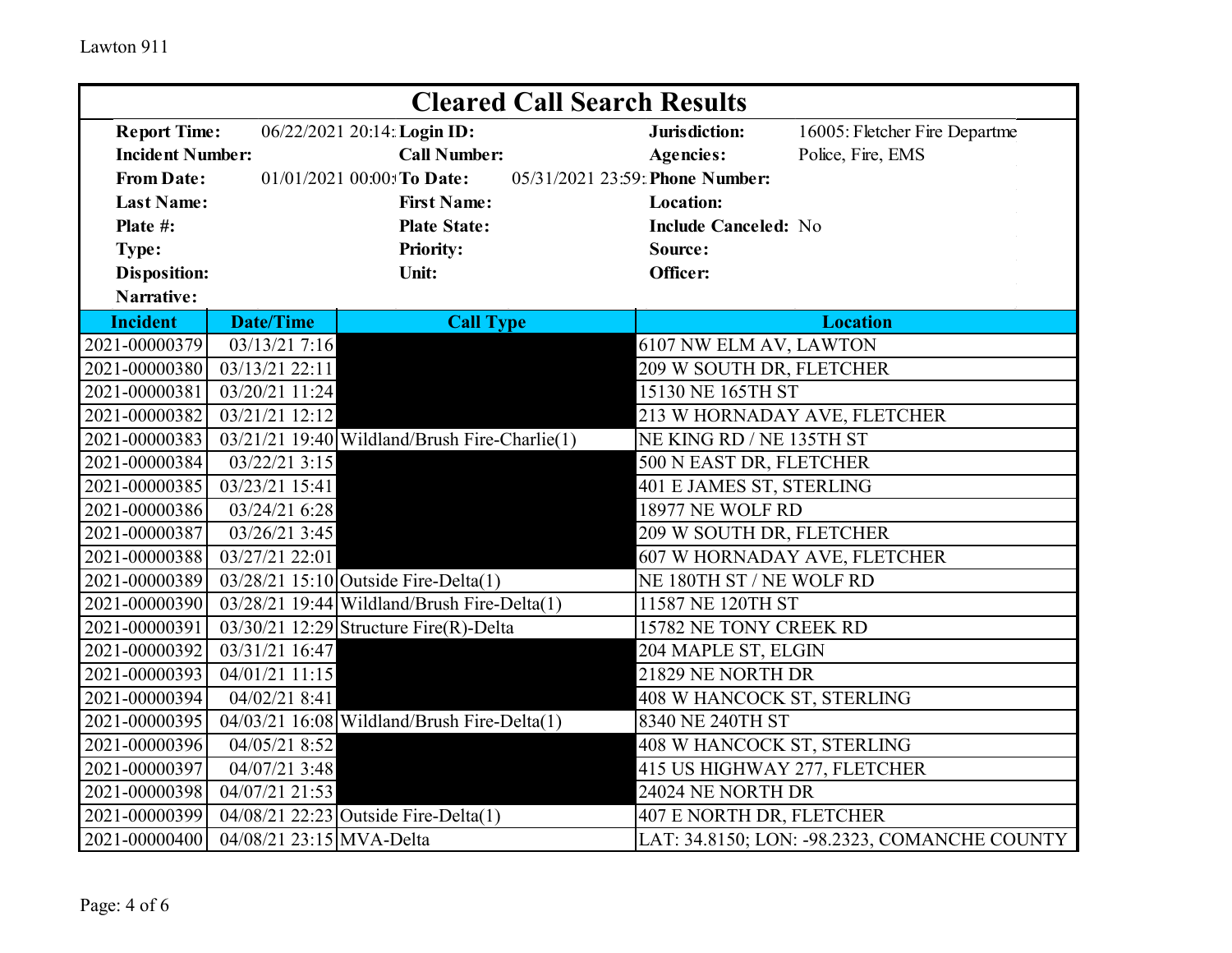| <b>Cleared Call Search Results</b> |                            |                                                   |  |                                   |                               |  |
|------------------------------------|----------------------------|---------------------------------------------------|--|-----------------------------------|-------------------------------|--|
| <b>Report Time:</b>                |                            | 06/22/2021 20:14: Login ID:                       |  | Jurisdiction:                     | 16005: Fletcher Fire Departme |  |
| <b>Incident Number:</b>            |                            | <b>Call Number:</b>                               |  | <b>Agencies:</b>                  | Police, Fire, EMS             |  |
| <b>From Date:</b>                  |                            | 01/01/2021 00:00: To Date:                        |  | 05/31/2021 23:59: Phone Number:   |                               |  |
| <b>Last Name:</b>                  |                            | <b>First Name:</b>                                |  | <b>Location:</b>                  |                               |  |
| Plate #:                           |                            | <b>Plate State:</b>                               |  | <b>Include Canceled: No</b>       |                               |  |
| Type:                              |                            | <b>Priority:</b>                                  |  | Source:                           |                               |  |
| <b>Disposition:</b>                |                            | Unit:                                             |  | Officer:                          |                               |  |
| Narrative:                         |                            |                                                   |  |                                   |                               |  |
| <b>Incident</b>                    | <b>Date/Time</b>           | <b>Call Type</b>                                  |  |                                   | <b>Location</b>               |  |
| 2021-00000401                      | 04/10/21 15:31             |                                                   |  | 16949 NE 165TH ST                 |                               |  |
| 2021-00000402                      | 04/11/21 4:22              |                                                   |  | 232 N 3RD AVE, STERLING           |                               |  |
| 2021-00000403                      | $04/13/21$ 18:10 OF        |                                                   |  | 172 NE COYOTE DR                  |                               |  |
| 2021-00000404                      | 04/16/21 21:02             |                                                   |  | 111 E SHIELDS AVE, FLETCHER       |                               |  |
| 2021-00000405                      | 04/17/21 13:08             |                                                   |  | 21829 NE NORTH DR                 |                               |  |
| 2021-00000406                      |                            | 04/18/21 20:35 Wildland/Brush Fire-Charlie(1)     |  | 15370 NE KEENEY RD                |                               |  |
| 2021-00000407                      | 04/20/21 10:45             |                                                   |  | 401 E SHIELDS AVE, FLETCHER       |                               |  |
| 2021-00000408                      | 04/22/21 1:17              |                                                   |  | 305 E TENNEPPEE AVE, FLETCHER     |                               |  |
| 2021-00000409                      | 04/23/21 20:16 OF          |                                                   |  | NE 135TH ST / NE NORTH DR         |                               |  |
| 2021-00000410                      | 04/24/21 12:43             |                                                   |  | 232 N 3RD AVE, STERLING           |                               |  |
| 2021-00000411                      | 04/25/21 13:02             |                                                   |  | 213 W HORNADAY AVE, FLETCHER      |                               |  |
| 2021-00000412                      | 04/26/21 12:59             |                                                   |  |                                   | 213 W HORNADAY AVE, FLETCHER  |  |
| 2021-00000413                      | 04/27/21 9:37              |                                                   |  | 213 W HORNADAY AVE, FLETCHER      |                               |  |
| 2021-00000414                      | 04/30/21 11:33             |                                                   |  | 4516 SE LEE BLVD, LAWTON          |                               |  |
| 2021-00000415                      | 04/30/21 11:37 MVA-Bravo   |                                                   |  | 7438 US277, ELGIN                 |                               |  |
| 2021-00000416                      |                            | 05/01/21 16:28 Fire Alarm-Bravo(1)                |  | 5420 NE ELK POINT RD              |                               |  |
| 2021-00000417                      | 05/02/21 2:07              |                                                   |  | 300 S WEST DR, FLETCHER           |                               |  |
| 2021-00000418                      | $\overline{05}/03/2120:09$ |                                                   |  | 609 N MARTIN ST, FLETCHER         |                               |  |
| 2021-00000419                      | 05/06/21 7:25              |                                                   |  | <b>13606 NE KING RD</b>           |                               |  |
| 2021-00000420                      |                            | $05/08/21$ 16:25 Water/Ice/Mud Rescue-Delta $(1)$ |  | 2064 FISHERMANS COVE DR           |                               |  |
| 2021-00000421                      | 05/08/21 16:28             |                                                   |  | NW 15TH ST / NW IRWIN AVE, LAWTON |                               |  |
| 2021-00000422                      | 05/11/21 15:08             |                                                   |  | 509 W HARPER AVE, FLETCHER        |                               |  |